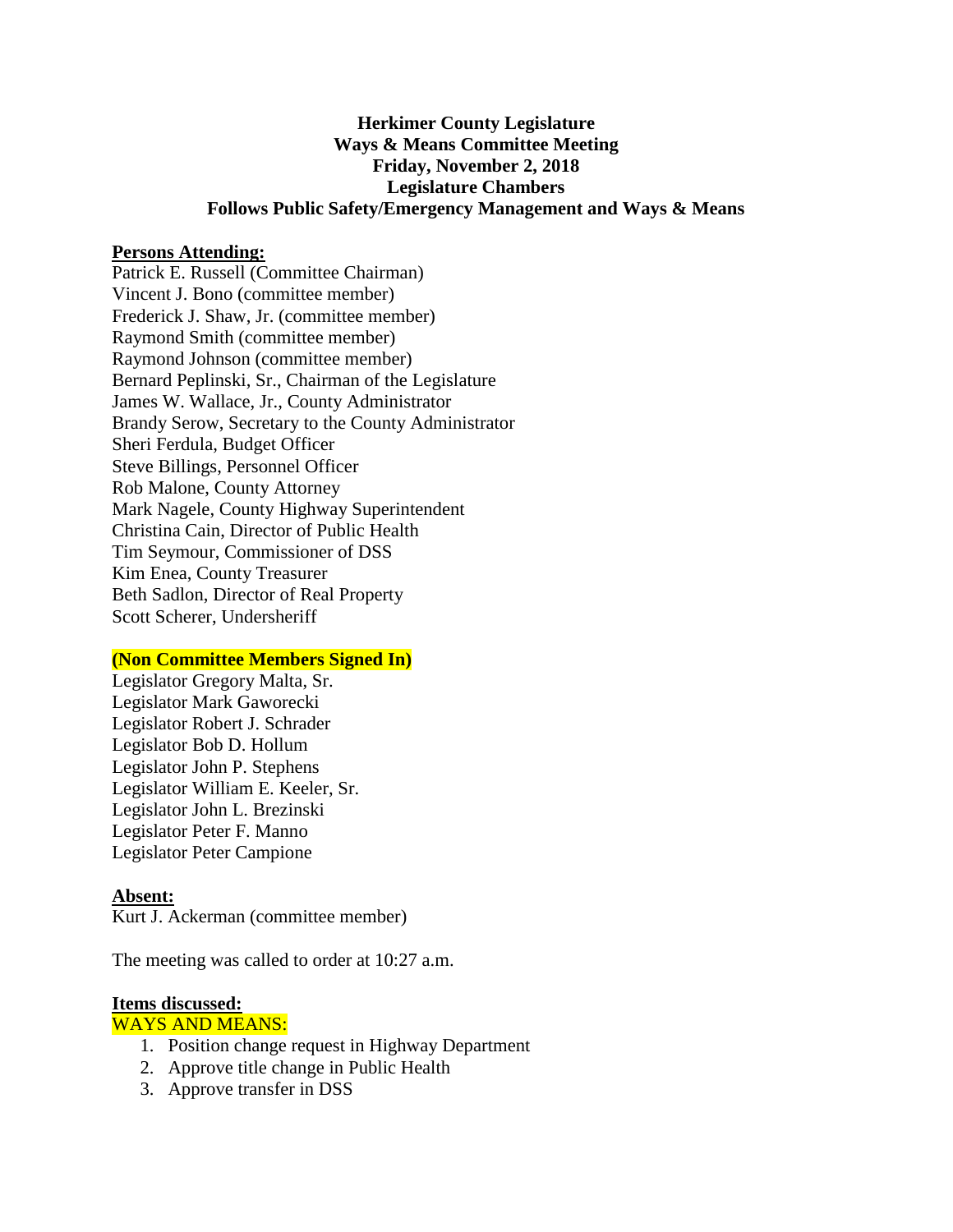- 4. Auth. Treasurer to close account and transfer funds in Sheriff's Dept.
- 5. Approve Mortgage Tax Semi-Annual Report April 2018 September 2018
- 6. Approve transfer in Treasurer's Office
- 7. Allow the County Auditor to process Refunds and Corrections for 2019 amounting to \$2,500 or less
- 8. Set Public Hearing on 2019 budget
- 9. Approve copies of tentative budget
- 10. Approve insurance coverages
- 11. Approve contract with Aquarius Capital GASB
- 12. Approve contract with Sound Actuarial Consulting former Self Insurance Plan
- 13. Approve agreement with Bassett Medical Center for police physicals
- 14. Approve contract with LBS for Dental Insurance
- 15. Amend budget for Jail Project
- 16. Establish Reserve and Transfer Funds for Jail Project
- 17. Other

# **Committee Vote Record:**

### WAYS & MEANS:

Item #1 – On motion of Mr. Smith, seconded by Mr. Bono, Item #1 was voted on, approved, and moved for Resolution. Unanimous. Absent: 1.

Item #2 – On motion of Mr. Peplinski, seconded by Mr. Shaw, Item #2 was voted on, approved and moved for Resolution. Unanimous. Absent: 1.

Item #3 – On motion of Mr. Smith, seconded by Mr. Bono, Item #3 was voted on, approved and moved for Resolution. Unanimous. Absent: 1.

Item #4 – On motion of Mr. Peplinski, seconded by Mr. Smith, Item #4 was voted on, approved and moved for Resolution. Unanimous. Absent: 1.

Item #5 – On motion of Mr. Bono, seconded by Mr. Shaw, Item #5 was voted on, approved and moved for Resolution. Unanimous. Absent: 1.

Item #6 – On motion of Mr. Peplinski, seconded by Mr. Bono, Item #6 was voted on, approved and moved for Resolution. Unanimous. Absent: 1.

Item #7 – On motion of Mr. Shaw, seconded by Mr. Bono, Item #7 was voted on, approved and moved for Resolution. Unanimous. Absent: 1.

Item #8 – On motion of Mr. Peplinski, seconded by Mr. Bono, Item #8 was voted on, approved and moved for Resolution. Unanimous. Absent: 1.

Item #9 – On motion of Mr. Bono, seconded by Mr. Peplinski, Item #9 was voted on, approved, and moved for Resolution. Unanimous. Absent: 1.